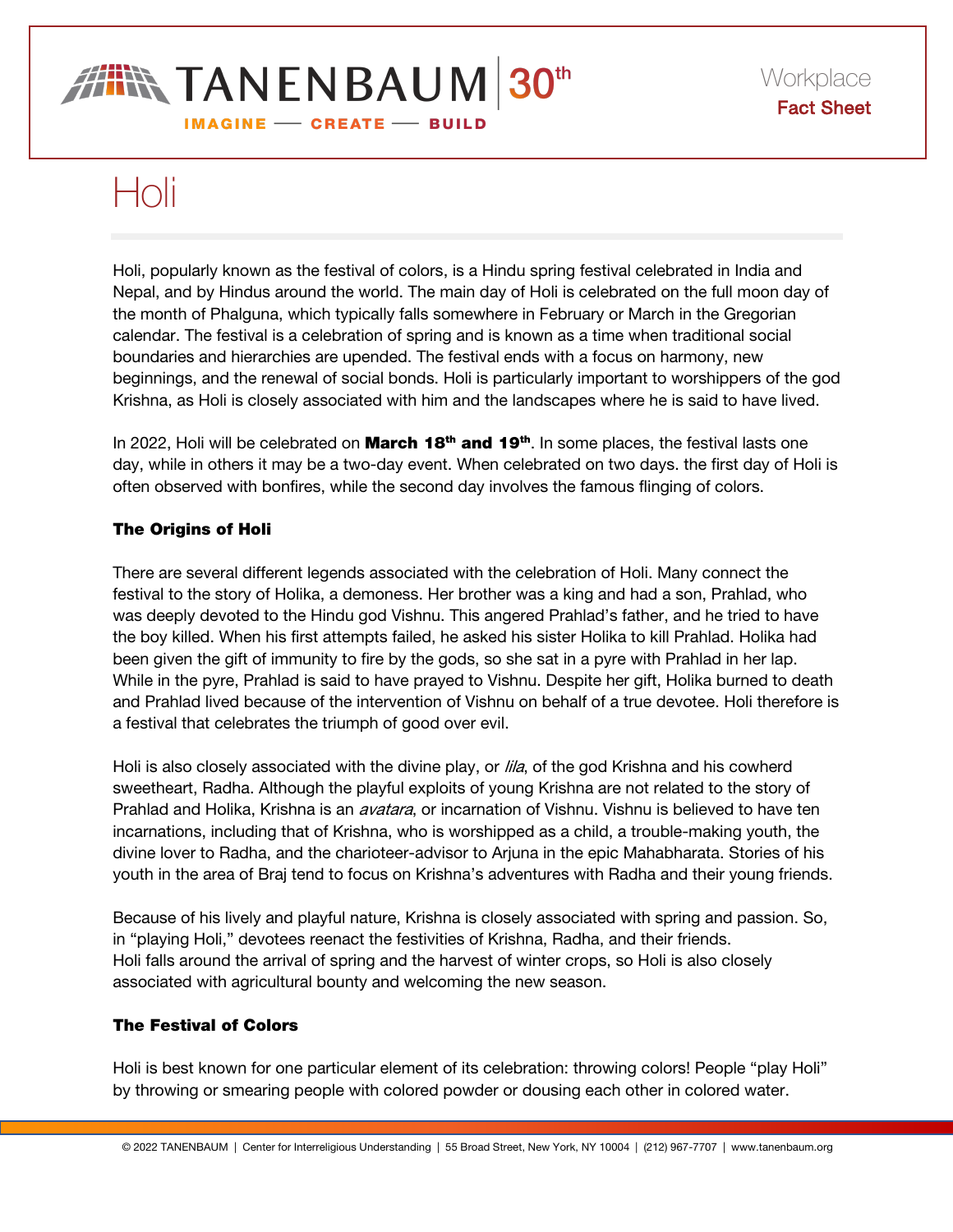

Versions of Holi's color throwing festivities are celebrated around the world. For example, one of the largest Holi gatherings in North America takes place in Spanish Fork, Utah, where the festival is hosted by a local International Society of Krishna Consciousness (ISKCON) temple and attracts up to 70,000 attendees.

#### Observance of Holi

Though throwing colors may be the most famous aspect of Holi, observances of the festival range widely from place to place. As noted above, it is generally thought of as a time when social hierarchies (i.e., caste, gender, age, and class hierarchies, among others) are momentarily dissolved or reversed. Activities that would otherwise be unlikely to occur or are against social norms may be embraced. For example, in Barsana, India, Holi is marked by women playfully chasing and hitting men with sticks, while the men defend themselves with shields. Because the festivities of Holi can often be rowdy, people may also choose to celebrate in smaller settings, such as in their own private gardens, rather than in public places.

Other Holi activities may include bonfires that evoke the story of Holika and Prahlad. In many areas of India, these bonfires take place on the first day of Holi and involve burning an effigy of Holika.

After the chaos of Holi, the end of the festival focuses on the renewal of order and social ties. Celebrants bathe, put on new clean clothes, and visit friends, family, and teachers, sharing sweets and other goodies. Because Holi is considered a time of renewal and new beginnings, it is also a time to forgive one another and forget past disagreements.

The way Holi is celebrated and understood varies regionally, both within South Asia and across the world. Hindus living in other regions have developed their own specific traditions. Similarly, how significant the holiday is to people will depend on their personal, familial, and regional beliefs and practices. As a result, Hindu colleagues may celebrate Holi in different ways or not at all.

#### How Will Holi Affect the Global Workplace?

Observances of Holi often include visits to family and friends, following the initial celebrations, when everyone has cleaned. It will therefore be important for some individuals to take time off or work remotely around Holi to prepare for travel and to spend time with loved ones. As with all holidays, it is important to remember that there are many ways to celebrate Holi and that it is up to each individual as to what that observance looks like.

For companies with colleagues in India or Nepal, keep in mind when planning meetings, conferences, and events that offices may be closed on Holi in observance of the holiday